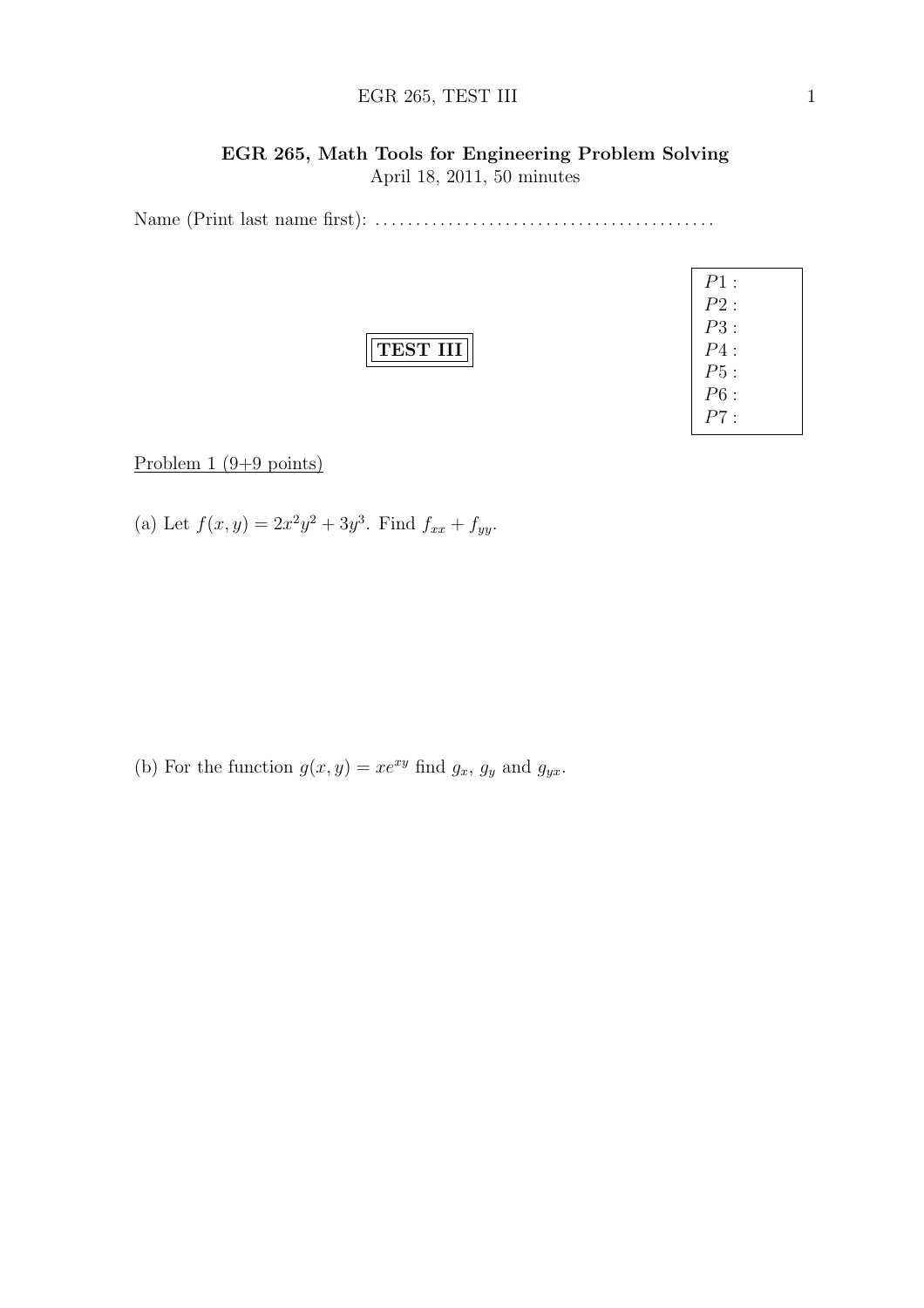# Problem 2 (9+9 points)

(a) For the function  $h(x, y) = \ln(x^2 + y^2)$  find its direction and rate of steepest descent at the point  $P(1, 1)$ .

(b) Find the directional derivative of  $h(x, y)$  at  $P(1, 1)$  in the direction of the vector **.**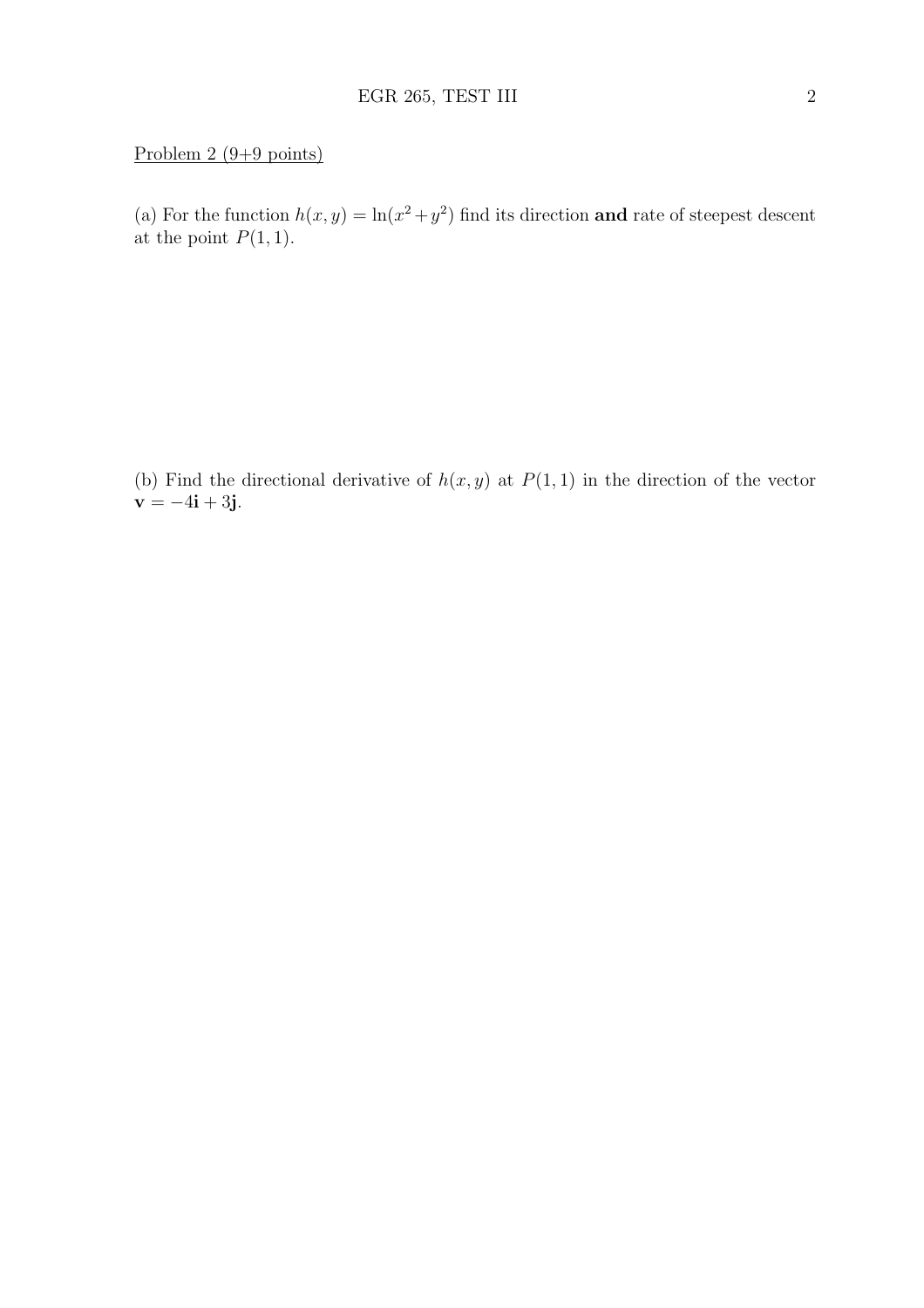(a) Find an equation for the tangent plane to the graph of  $z =$ √  $\overline{x+y}$  at the point  $(1, 0, 1).$ 

(b) Also, find parametric equations for the normal line to the graph of  $z =$ √  $\overline{x+y}$  at  $(1, 0, 1).$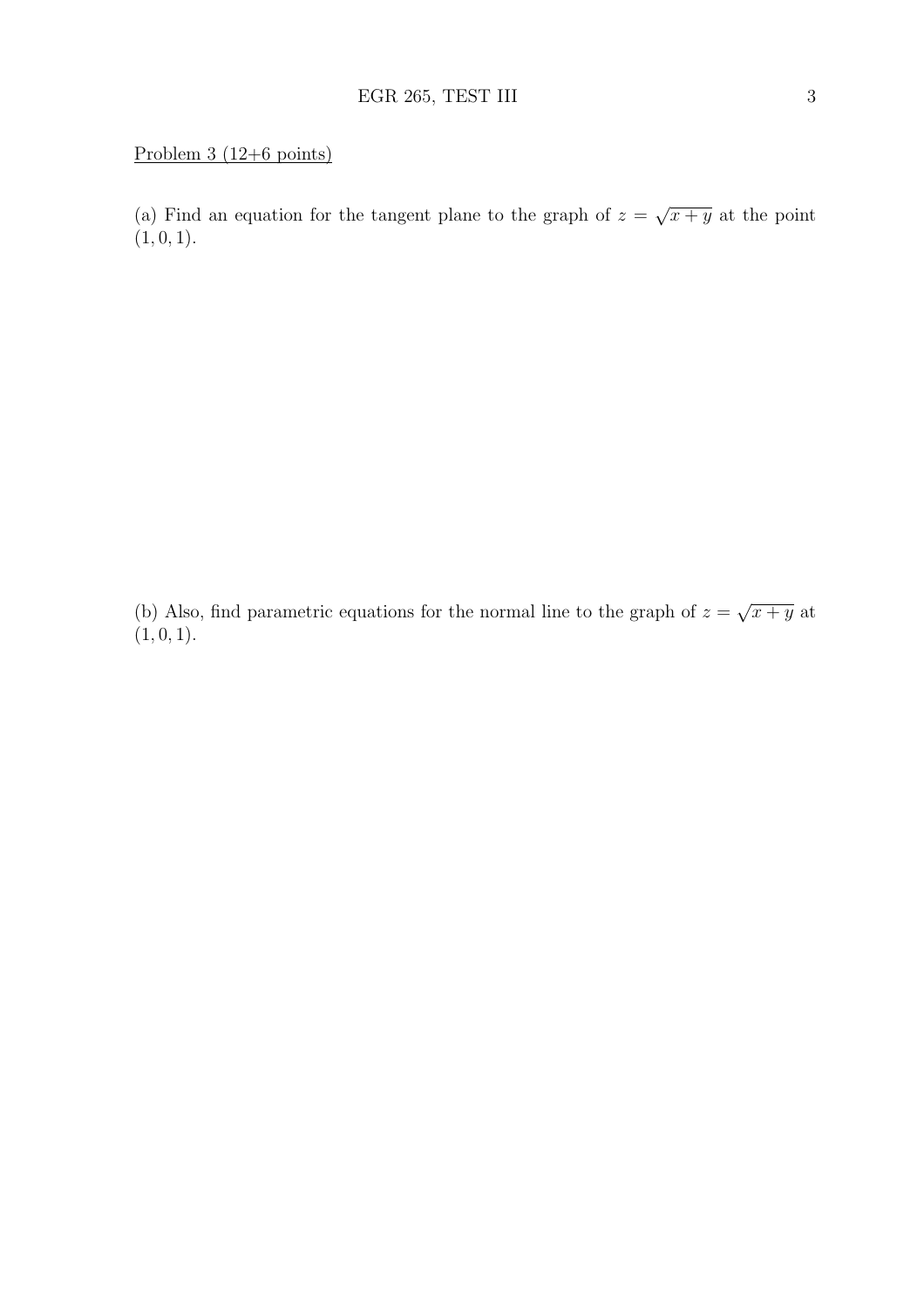# Problem 4 (12 points)

Evaluate  $\int_C xy^4 ds$ , where the curve C is the quarter circle  $x = 2\cos t$ ,  $y = 2\sin t$ ,  $0 \leq t \leq \pi/2$ .

Problem 5 (12 points)

Find the work done by the force field

$$
F(x, y) = ye^{x^3}\mathbf{i} + 4xy\mathbf{j}
$$

along the curve C given by the graph of  $y = x^2$ ,  $0 \le x \le 1$ .